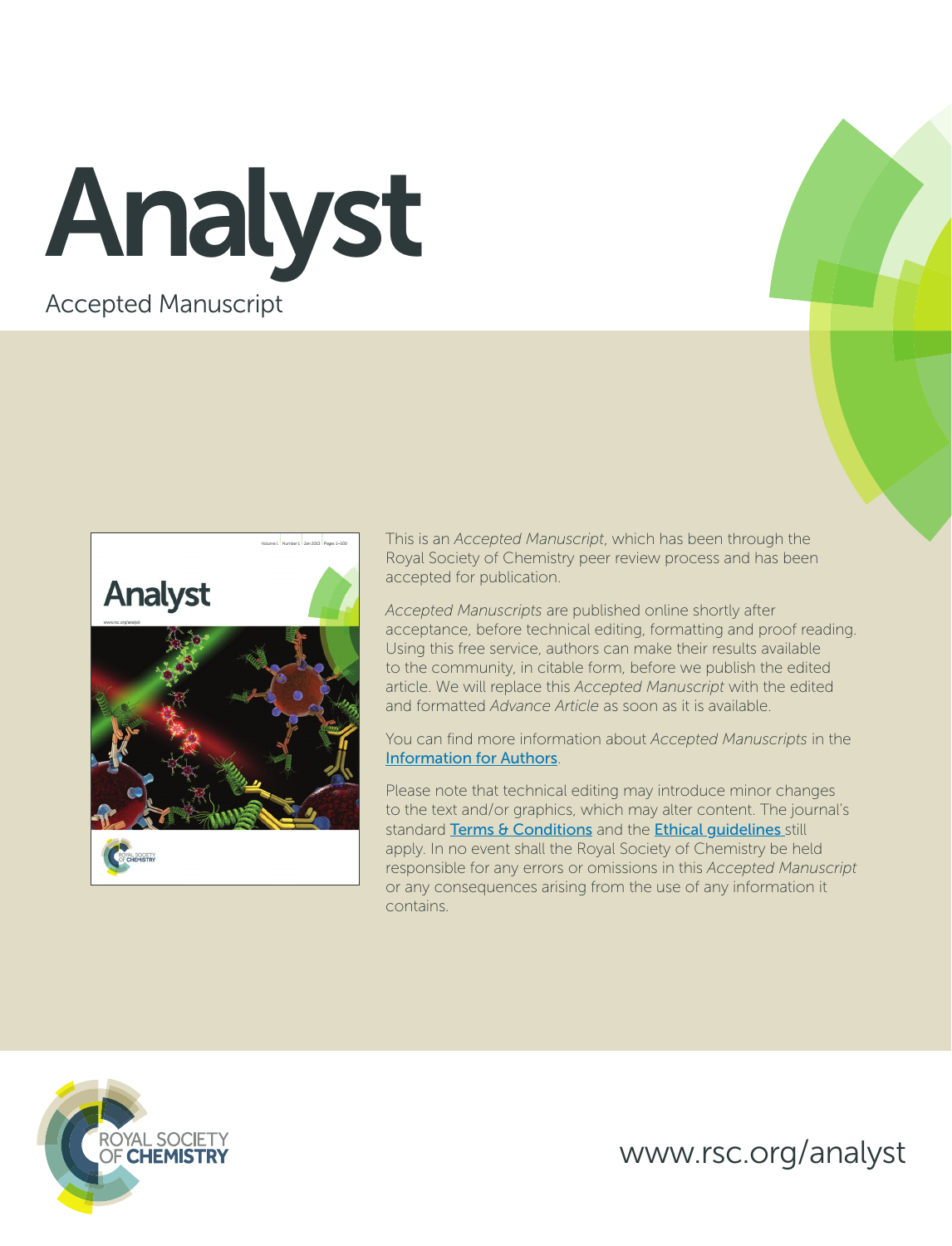

We have developed a SERS approach that can simultaneously detect the drug nicotine along with its two major metabolites cotinine and *trans*-3'-hydroxycotinine without recourse to lengthy chromatography.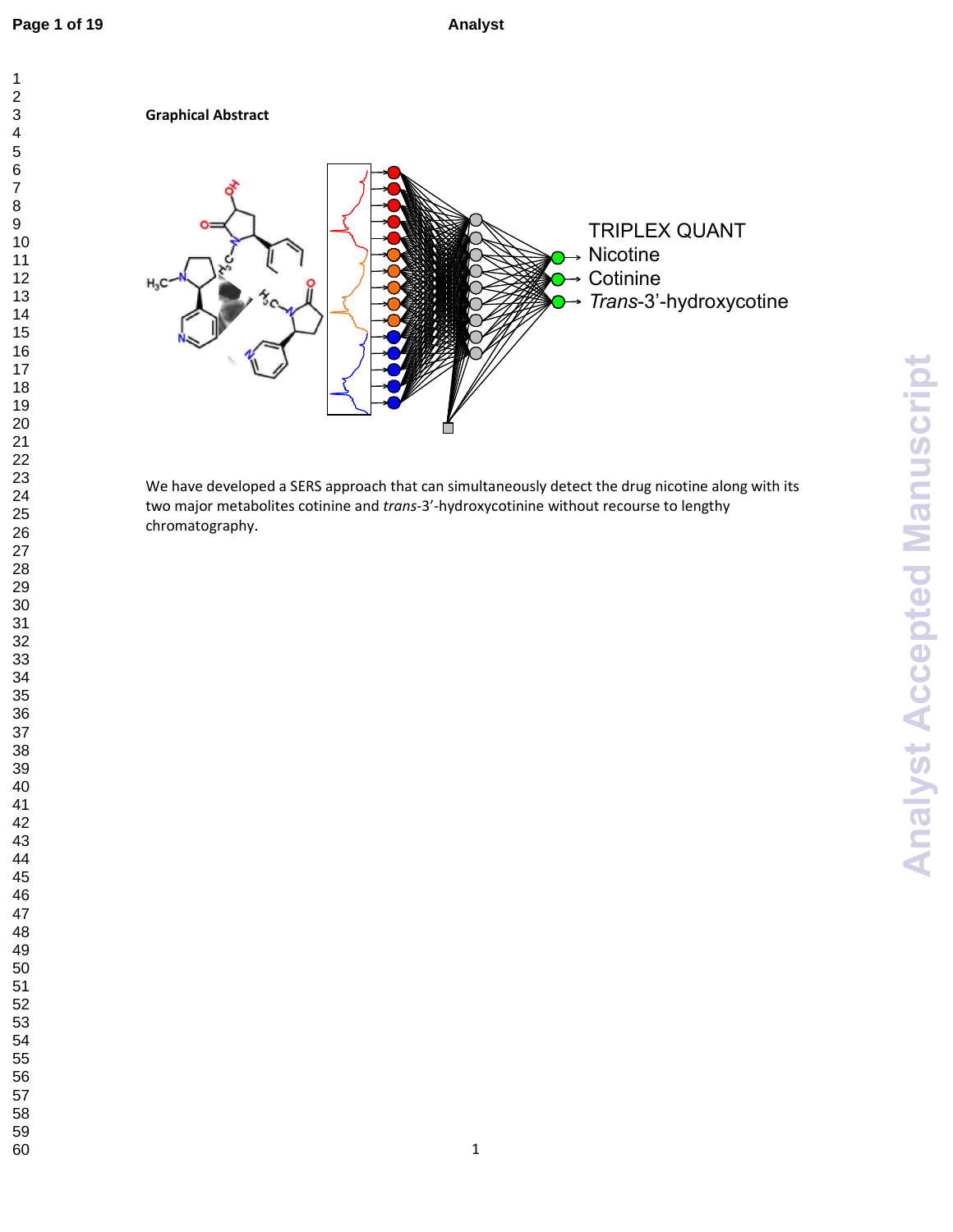# **Simultaneous multiplexed quantification of nicotine and its metabolites using surface enhanced Raman scattering.**

Omar Alharbi, Yun Xu and Royston Goodacre

*School of Chemistry, Manchester Institute of Biotechnology, University of Manchester, 131 Princess* 

*Street, Manchester, M1 7DN* 

*\*Correspondence to: roy.goodacre@manchester.ac.uk* 

### **Abstract**

The detection and quantification of xenobiotics and their metabolites in man is important for drug dosing, therapy and for substance abuse monitoring where longer-lived metabolic products from illicit materials can be assayed after the drug of abuse has been cleared from the system. Raman spectroscopy offers unique specificity for molecular characterization and this usually weak signal can be significantly enhanced using surface enhanced Raman scattering (SERS). We report here the novel development of SERS with chemometrics for the simultaneous analysis of the drug nicotine and its major xenometabolites cotinine and *trans*-3'-hydroxycotinine. Initial experiments optimized the SERS conditions and we found that when these three determinands were analysed individually that the maximum SERS signals were found at three different pH. These were pH 3 for nicotine and pH 10 and 11 for cotinine and *trans*-3'-hydroxycotinine, respectively. Tertiary mixtures containing nicotine, cotinine and *trans*-3'-hydroxycotinine were generated in the concentration range  $10^{-7}$  -  $10^{-5}$ M and SERS spectra were collected at all three pH values. Chemometric analysis using kernel-partial least squares (K-PLS) and artificial neural networks (ANNs) were conducted and these models were validated using bootstrap resampling. All three analytes were accurately quantified with typical root mean squared error of prediction on the test set data being 5-9%; nicotine was most accurately predicted followed by cotinine and then *trans*-3' hydroxycotinine. We believe that SERS is a powerful approach for the simultaneous analysis of multiple determinands without recourse to lengthy chromatography, as demonstrated here for the xenobiotic nicotine and its two major xenometabolites.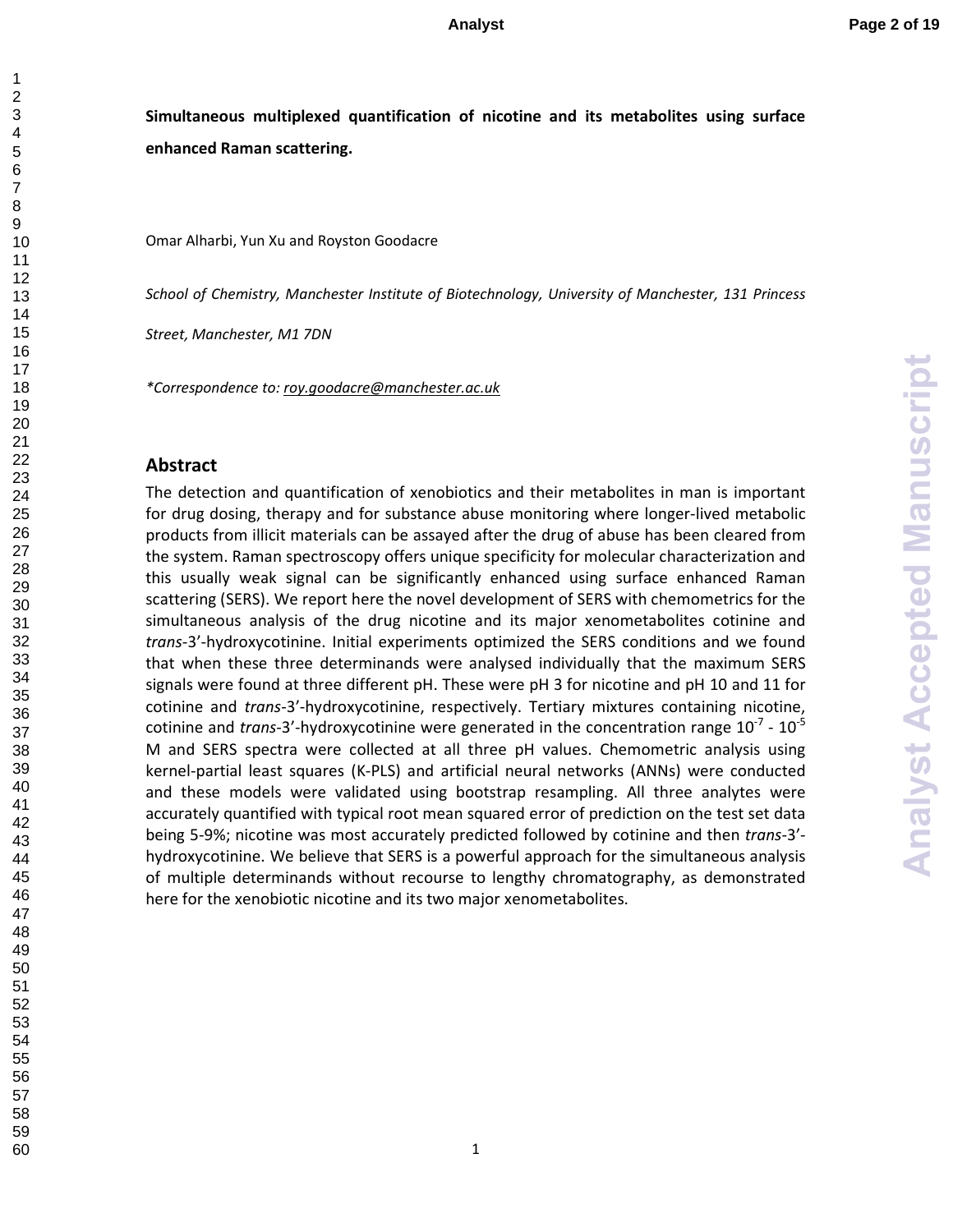## **Introduction**

Raman spectroscopy is a powerful physicochemical technique that can be used to generate molecular specific information about a sample thereby allowing unambiguous analyte characterization.<sup>1</sup> This is particularly important for the detection, identification and quantification of legal drugs and illicit substances. Many studies using Raman spectroscopy have concentrated on the identification of drugs of abuse.  $2,3,4,5$ 

Whilst Raman spectroscopy is a very useful technique and can be deployed in a portable manner, the signal from the normal Raman process is inherently weak. This signal can be significantly increased using either resonance Raman or surface enhanced Raman scattering (SERS). In SERS the analyte has to be in contact or microscopically close to a roughened metal surface ; and for quantitative analysis colloidal preparations of silver or gold nanoparticles are usually employed.  $12$  Our initial work on SERS was aimed at bacterial characterisation  $^{13}$   $^{14}$  and more recently we have been optimising SERS for trace detection of microbial metabolites  $^{12}$ , carcinogens  $^{15}$ , human drugs  $^{16}$  as well as illicit materials and legal highs.  $17 18$ 

**Analyst Accepted Manuscript Analyst Accepted Manuscript**

To date most drug detection studies have concentrated on single analytes, and for illicit substance detection have been limited to the detection of the specific xenobiotic rather than any xenometabolites that may be found when the drug is consumed and detoxified in the liver. The latter is important in order to establish long-term abuse where the drug may no longer be present within a human body fluid (blood or urine) but drug metabolites may still be found. In order to measure drugs and their metabolites chromatography linked with mass spectrometry is typically used.  $^{19}$  Although this allows for accurate quantification and analyte identification (when matched with a known standard) GC-MS and LC-MS are both labour intensive and cannot yet be deployed remotely. We believe that SERS offers considerable potential for drug detection and quantification and this approach can readily be coupled with portable Raman spectrometers.<sup>12</sup>

If one considers the xenobiotic nicotine, immediately after smoking ~10% of the inhaled nicotine is found in the blood.  $^{20}$  Nicotine has typical pharmacodynamics where it is very quickly convert to cotinine (75% conversion) and cotinine is subsequently converted to trans-3'-hydroxycotinine, and a few hours after smoking these appear in blood and urine. <sup>20</sup>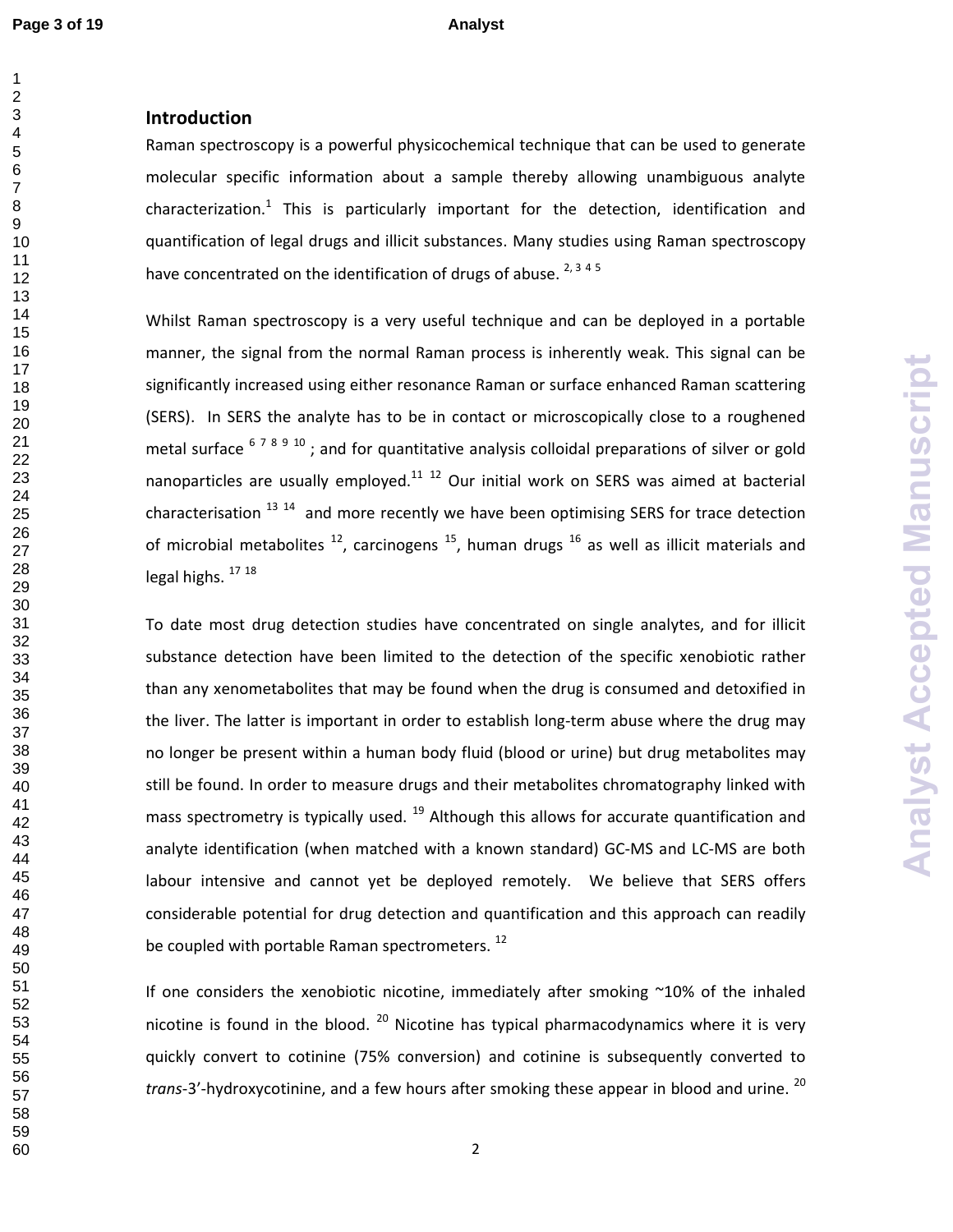Indeed the immediate xenometabolite cotinine is highest in the liver and found at reasonable levels in urine. 20

The kinetics of nicotine is interesting and this was therefore chosen as a suitable model system for SERS analysis of a drug and its metabolites. This would allow us to establish if SERS can be used to detect and quantify multiple analytes simultaneously without recourse to complicated and time consuming chromatographic separation. Although SERRS has been used for the multiplexed detection of labelled analytes  $^{21}$   $^{22}$ , as well as quantification  $(^{23})$ , no study has used non-labelled materials (i.e., SERS) for multiplexed quantitative detection of multiple determinands. Here we show that SERS can be combined successfully with chemometrics and this allows for the quantitative analysis of the drug nicotine and its major metabolites cotinine and *trans*-3'-hydroxycotinine.

### **Experimental:-**

### **Chemicals**

The reagents used in this investigation were: silver nitrate >99%, tri-sodium citrate, potassium nitrate, nicotine ≥99%, cotinine ~98% and *trans*-3'-hydroxycotinine, all of which were purchased from (Sigma-Aldrich, Dorset,UK) and supplied as racemates. Acetic acid (analytical reagent grade) was purchased from (Fisher Scientific Company Loughborough, UK) sodium hydroxide standard solution 0.1 mol/L purchased from (Riedel de-Haen Company, Seelze, Germany).

### **SERS colloid preparation**

Colloids were prepared using the Lee and Meisel method . Briefly, 90 mg of silver nitrate was dissolved in 500 mL of deionised water, after which the solution was heated to boiling point. 10 mL of 1% aqueous solution of tri-sodium citrate was added to the boiling silver nitrate solution drop by drop while the solution was vigorously stirred. The mixed solution was kept boiling for a further 10 min. A green-grey silver colloid was obtained, which proved to be stable for several weeks. The colloid was assessed using UV-visible spectroscopy and electron microscopy (data not shown) and was very similar to that synthesised by us previously <sup>18, 25</sup>.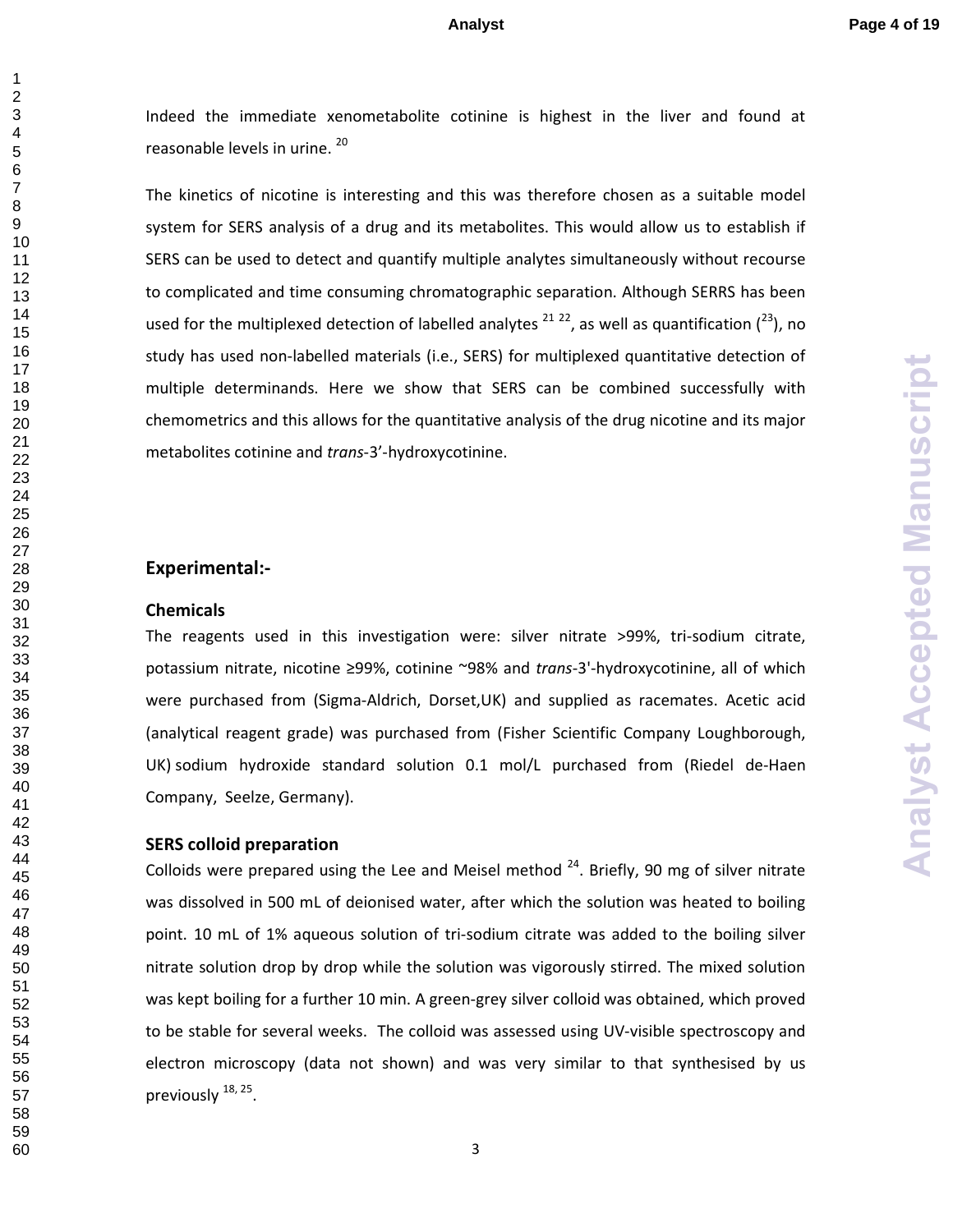**Page 5 of 19 Analyst** 

### **Raman spectroscopy**

Raman spectra were obtained using a DeltaNu® Advantage 200A (DeltaNu Inc, Laramie, Wyoming, WY, USA) portable Raman probe, equipped with a HeNe laser operating at 633 nm giving a power of approximately 3 mW at the sample. The spectral range is 200 to 3400  $cm<sup>-1</sup>$  with a spectral resolution of 8  $cm<sup>-1</sup>$ . Daily calibration of the instrument was achieved by obtaining the Raman spectrum of polystyrene using the calibration routine built into the instrument manufacture's software. The spectrometer was controlled using DeltaNu, Nu Spec™ software.

### pH profiling

In order to optimise the SERS signal we modified the pH of the sample/colloid mixture. In this process each of the three analytes (nicotine, cotinine and *trans*-3'-hydroxycotinine) were analysed separately and 200  $\mu$ L of these 2.10<sup>-3</sup> M solutions were mixed with 200  $\mu$ L colloid. After this the pH was adjusted by the addition of aqueous solutions of 1 M of acetic acid and 0.1 M sodium hydroxide and the range used was from 1-12 in approximately 1 pH steps ( $\pm$ 0.1). Next 50  $\mu$ L 1 M NaCl was added to initiate aggregation, this was vigorously vortexed for 10 s and SERS measurements were immediately collected for 30 s.

For each of the three analytes each pH condition was assessed three times. Five readings were recorded for each preparation. Therefore each condition comprised 15 replicates. The areas under the pyridine vibration at 1030  $cm^{-1}$  were calculated, averaged and plotted against each of the pH conditions investigated. The use of this peak at 1030 cm<sup>-1</sup> was only to ascertain the overall SERS response for each of the analytes, as this is a vibration that is common to nicotine, cotinine and *trans*-3'-hydroxycotinine and can not be used to differentiate between the three molecules.

## Analysis of tertiary mixtures

For the simultaneous quantification of the three analytes, tertiary mixtures were prepared. In preliminary studies the linear response range of SERS *versus* analyte concentration was estimated, and this was found to be  $1.10^{-7}$  M -  $1.10^{-5}$  M. All tertiary mixtures contained the same number of molecules and this was set to  $1.10^{-5}$  M.

The range for each of the three analytes with these mixtures was from 0-100% (in 10% steps; equivalent of one serial dilution); while the total volume of each of the mixtures was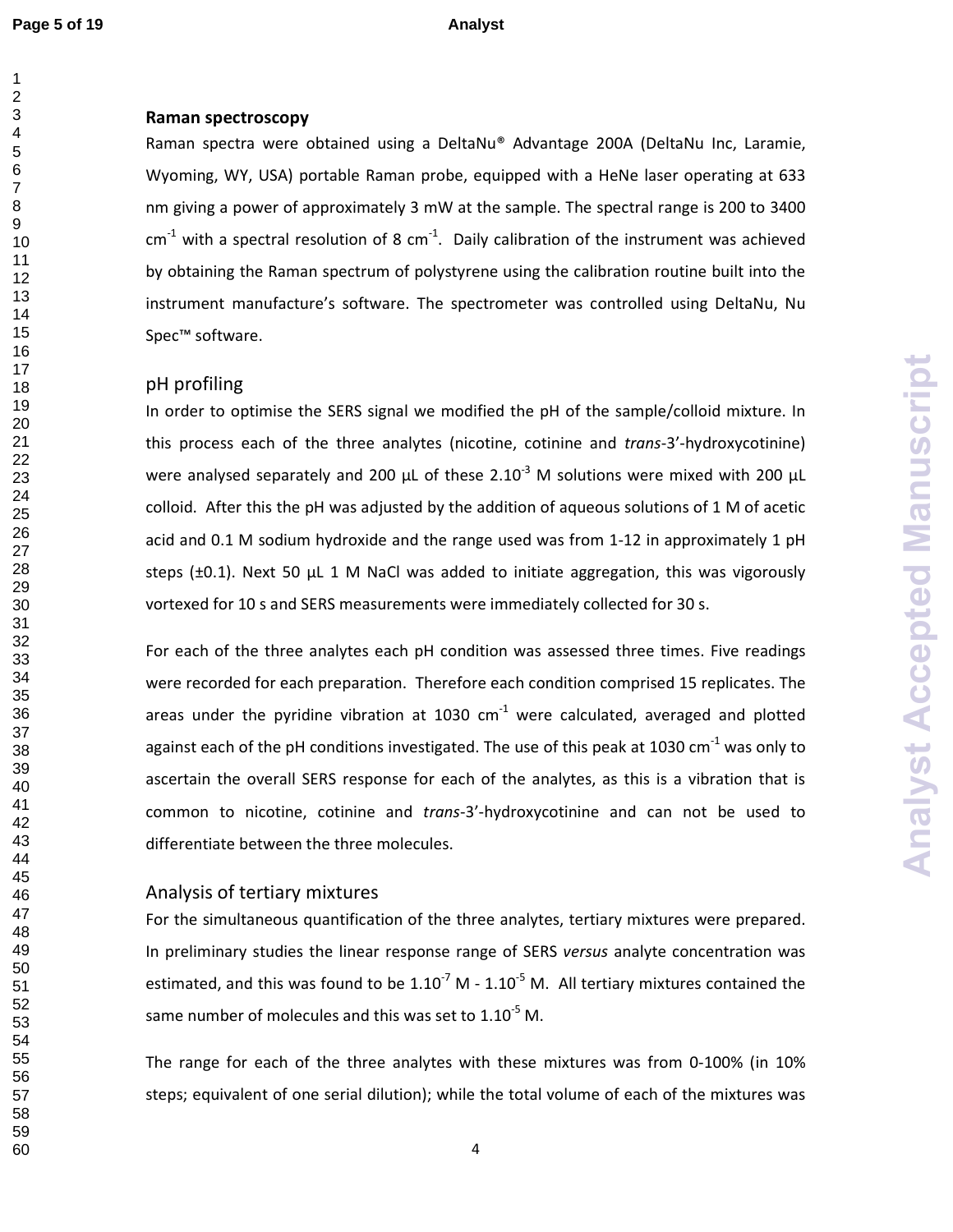kept at 200 μL. In total 66 mixtures were prepared and Table S1 provides an illustration of the molarity of the [nicotine – cotinine – *trans*-3'-hydroxycotinine] mixtures along with their preparation from working stock solutions.

### **Data analysis**

In order to quantify the level of each of the three analytes supervised learning was used. In this process the algorithm is provided with the SERS spectra from mixtures along with the know levels of each of the three analytes. The goal of the algorithm is to estimate the analyte concentrations from the SERS spectra and this is carefully validated (*vide infra*).

The most popular quantitative multivariate algorithm is partial least squares (PLS) regression and this was initially used. However, the predictions for nicotine, cotinine, *trans*-3' hydroxycotinine was very poor (data not shown) and alternative methods were needed. This suggests that the nature of SERS means that the direct correlation between the SERS spectra and the relative concentrations of the three analytes are not likely to be linear. Therefore we employed two commonly used non-linear regression models to model such correlations, these included artificial neural networks (ANNs) and kernel partial least squares (K-PLS).

Considering different analytes may have different optimal pHs (as indeed was found to be the case) we built regression models using the spectra from each unique pH and also combined the SERS spectra from all the three pH conditions. For each pH we also build two types of models, one was used to predict a single analyte and the other to predict all three analytes simultaneously.

The ANN models consisted of 3 layers: the input layer, the hidden layer and the output layer. The input layer contains the same number of nodes as the number of variables (i.e. wavenumber shifts) and this was 200-3400  $cm^{-1}$ , the hidden layer contained 20 nodes and the output layer comprised either a single node (the model which predicted one analyte only) or 3 nodes (the model which predicted three analytes simultaneously). Thus the architecture of these ANNs were either 1024-20-1 or 1024-20-3 for each of the pH conditions. When all three SERS spectra (3x1024) were used as the input layer the network topology was 3072-20-1 or 3072-20-3.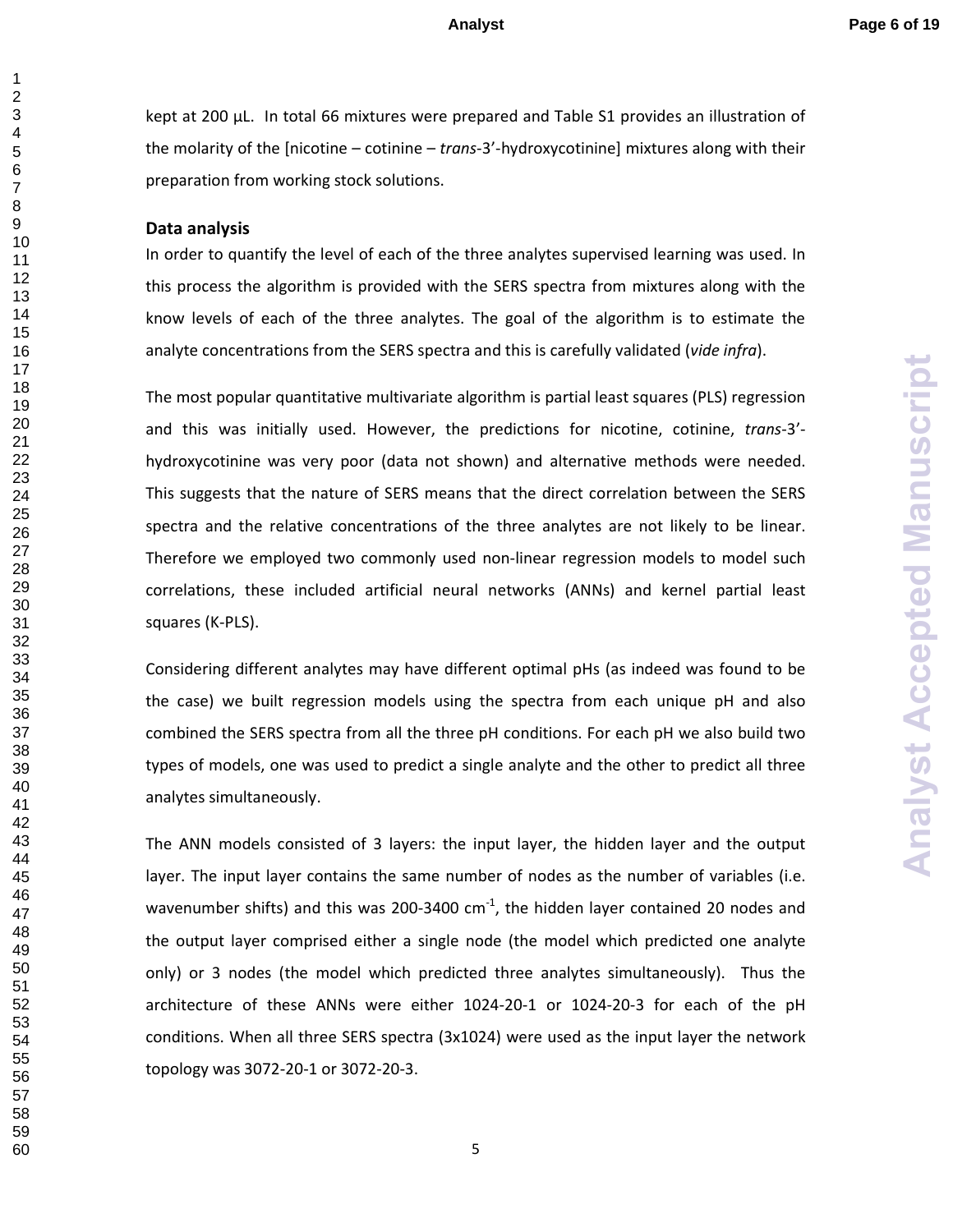59 60 The K-PLS models were built using a radial based function kernel and, similar to the ANN models, PLS-1 models were built to predict a single analyte and PLS-2 models were built to predict the three analytes simultaneously.

In order to test the validation of the regression models a bootstrapping random resampling procedure was employed. In each bootstrapping iteration, *n* samples (*n* = total number of samples) were randomly selected with replacement (i.e., one particular sample could be selected multiple times) and used as the *training set*. The samples which had not been selected at all were used as the *test set*. Within the training sets 70% of samples were used for training (i.e., the *inner training set*), and the remaining 30% samples from the training data were used as the *validation/tuning set*. The regression model was built on the inner training set and the model parameters (e.g., the kernel parameters and the number of latent factors in the K-PLS) were tuned by using the validation set. The model parameters which yielded the best prediction accuracy of the validation set were chosen for the final regression model and this model was then applied to the *test set*s from the bootstrap selections. A total number of 1,000 bootstrapping iterations were performed and the prediction accuracies of these *test set iterations* were then averaged and reported. The prediction accuracies were presented in terms of validated correlation coefficient  $Q^2$  and root mean square error of prediction (RMSEP) as in Equations 1 and 2.

$$
Q^{2} = 1 - \frac{\sum_{i=1}^{n} (\hat{y}_{i} - y_{i})^{2}}{\sum_{i=1}^{n} (y_{i} - \bar{y})^{2}}
$$
(1)

**Analyst Accepted Manuscript Analyst Accepted Manuscript**

$$
RMSEP = \sqrt{\frac{\sum_{i=1}^{n} (\hat{y}_i - y_i)^2}{n}}
$$
 (2)

Where  $\hat{y}_i$  is the predicted relative concentration of sample *i*,  $\hat{y}_i$  is the actual relative concentration of sample  $i$ ,  $\bar{y}$  is the averaged relative concentration of all the samples in the test set and *n* is the total number of samples in the test.

**Results and discussion**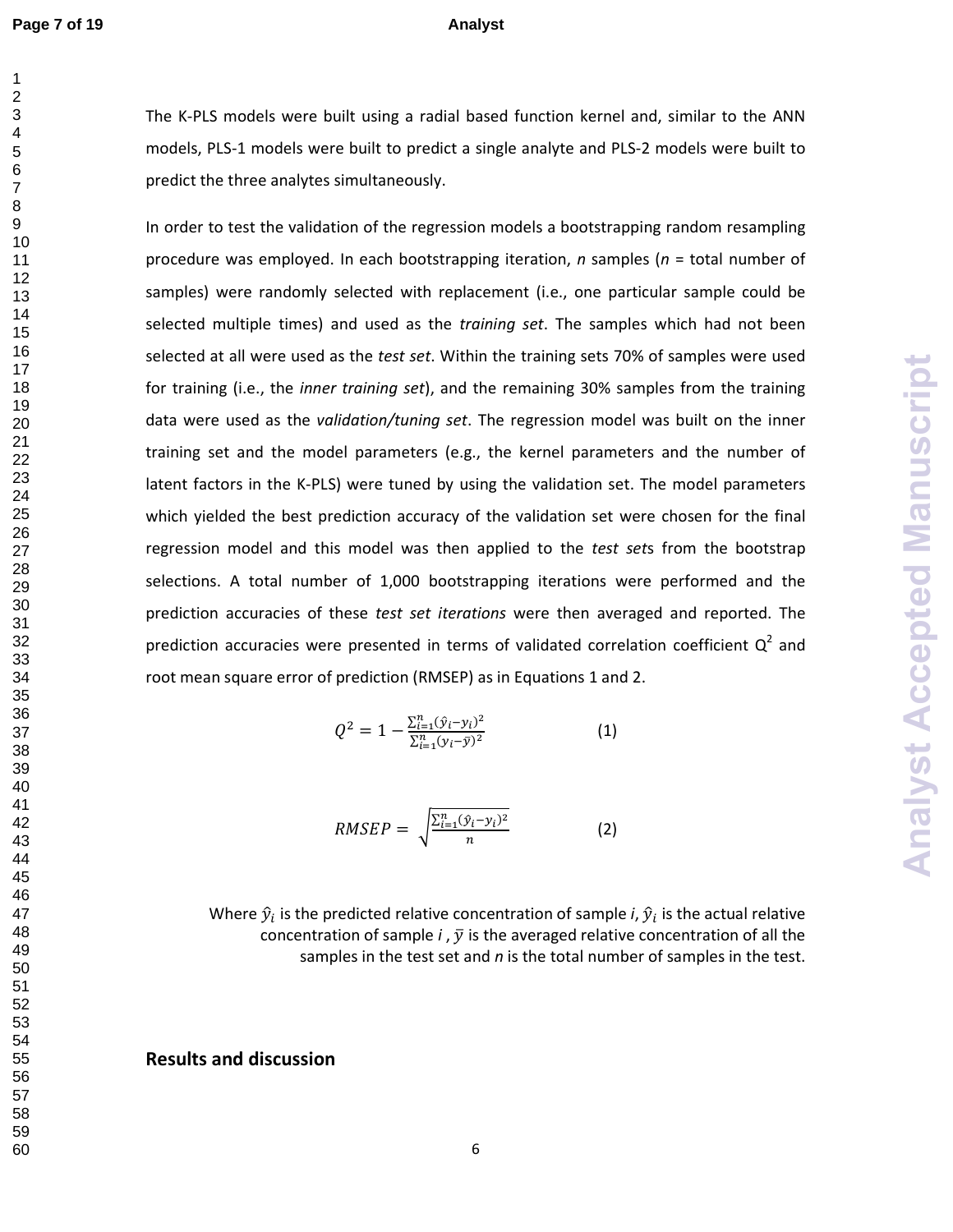### 

### **Preliminary studies**

Preliminary tests were carried out to optimize SERS on the three analytes. As nicotine, cotinine and *trans*-3'hydroxycotinine all contain a pyridine ring we expect the colloid to interact through the nitrogen in the ring, as this could become positively charged by protonation and therefore come close to the silver nanoparticles (NPs), as these NPs possess an overall negative charge due to the citrate ions on their surface. Previous workers had used NaCl as an aggregating agent for detection of nicotine <sup>26</sup> and we therefore started with this to aggregate our analyte-sol mixtures.

For SERS to be effective it is vital that a suitably rough silver surface is generated and this takes time to form during aggregation. We therefore optimized the time at which to start recording the spectra after the addition of 1 M NaCl. The maximum SERS response from the pyridine ring vibration at 1030  $cm^{-1}$  was after 45 min (data not shown). However, this is clearly too long and time consuming for running experiments where many samples will be analysed. Thus a different approach was attempted, and this included changing the pH of the analyte-sol mixtures before the addition of the aggregating agent.

### **SERS and pH profiling**

Figure 1 depicts the variation in the Raman signal intensity *versus* Raman shift from the 633 nm laser for nicotine at the different pH conditions investigated. Similar profiles using the same conditions for the cotinine and *trans*-3'-hydroxycotinine were also conducted (spectra not shown). It is clear from Figure 1 that the SERS spectra of nicotine changes as a function of the pH of the sample.

It is very striking that a peak at 890  $cm^{-1}$  was observed for nicotine but only at pH 1. Visual inspection of all samples (including cotinine and *trans*-3'-hydroxycotinine) at pH 1 showed that instead of a green/grey-milky suspension the samples had rapidly turned black (data not shown). This suggests that the silver has been oxidised and the sol was also seen to precipitate. This was not observed from pH 2-12.

Nicotine is a diprotic base with two pKa values: the first pKa is 3.12 for the pyridine ring and the second pKa is 8.02 for the pyrrolidine ring  $^{27}$ . The two nitrogen atoms in nicotine have a lone pair of electrons that can be donated to a proton. The lone pair of electrons in the pyrrolidine ring is more readily available for protonation than the lone pair on the nitrogen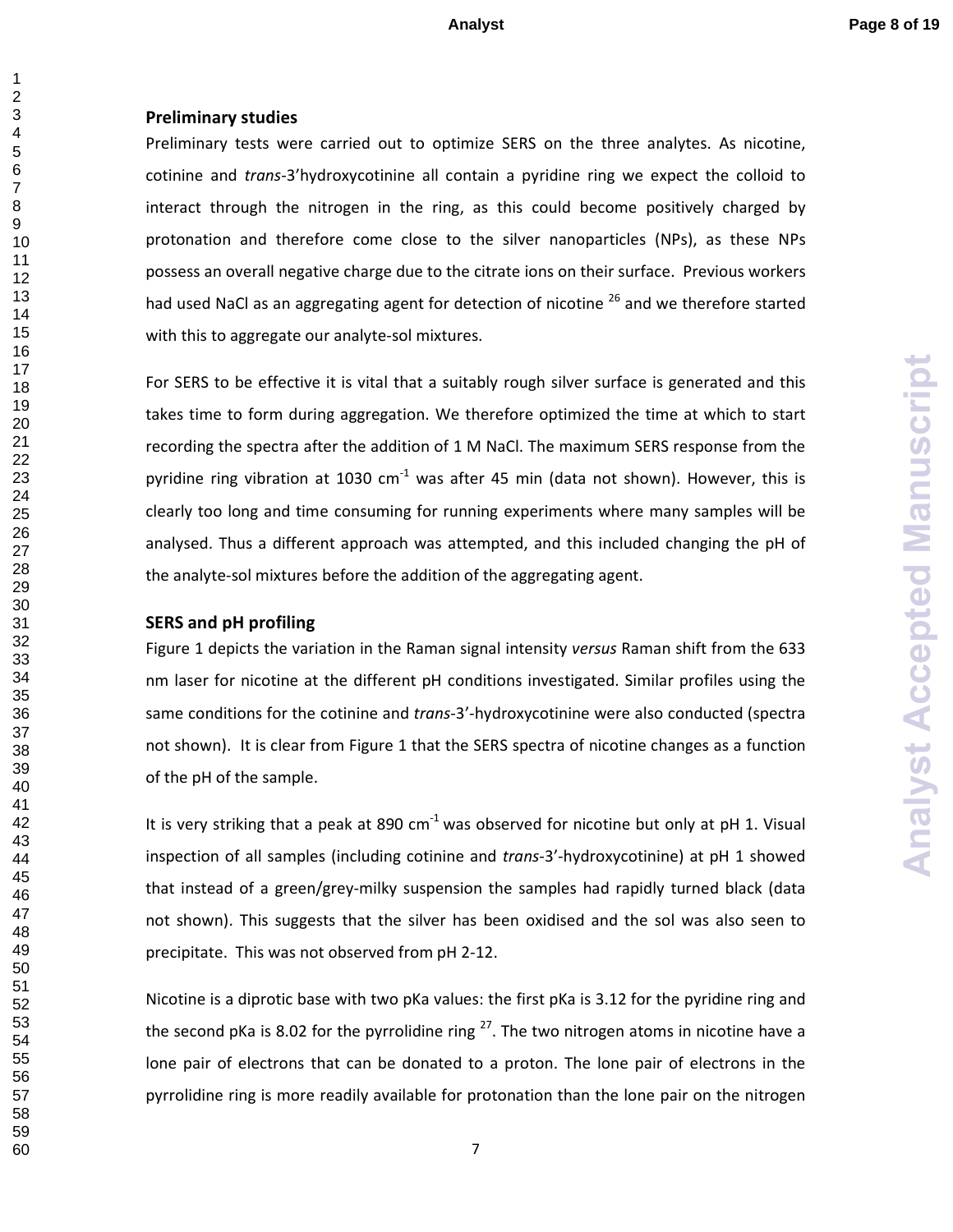of the pyridine ring, since these take part in the resonance of the pyridine ring. It has been suggested that the protonation of nicotine is within a pH dependent equilibrium system  $^{28}$ . As the pH changes from acidic to alkaline conditions the protonation of nicotine will be different and this is shown in Figure 2 where in highly acidic conditions (< pH 3) both nitrogens are protonated, between *ca*. pH 3-8 nicotine is mono-protonated, and > pH 8 nicotine is non-protonated.

Even though the analyte-colloid mixtures at pH 1 are not really appropriate for SERS it is possible that the presence of the two-protonated nicotine species could be the reason behind the appearance of the peak 890 cm<sup>-1</sup> in SERS, which is also present to a much lesser extent from pH 2-9, but disappears > pH 9. It is also possible that at low pH when both the pyridine and pyrrolidine are protonated that nicotine may be forced to lie flat on the surface, and whilst there is no direct evidence of this, this again could explain this 890  $cm^{-1}$ peak.

The variation of the peak area (1030 cm<sup>-1</sup>) associated with the pyridine ring as a function of the pH of the mixtures studied for each of the nicotine, cotinine and tran-3-hydroxycotinine are shown in Figure 3. Nicotine spectra show that the maximum peak area is obtained at around pH 3. However, further investigation is required in pH range 2-4 in order to verify the exact optimum of the peak area with pH (but one would assume it will be close to the pH 3.1 as this is the pKa of the pyridine ring). This spectrum further reveals no appreciable change in the intensity of the peak area between pH 4-8. One is tempted to work within this regime of pH, although at a sacrificed of around 13% in the intensity when compared with that at pH 3, due to the experimental difficulty encountered in adjusting the pH of solution.

**Analyst Accepted Manuscript Analyst Accepted Manuscript**

For nicotine between pH 4-8 protonation occurs in the pyrrolidine ring (Figure 2) suggesting this could result in nicotine binding to the surface through this nitrogen rather than the one on the pyridine ring. A small peak at this pH range is seen at 900  $cm^{-1}$  (Figure 1) which could be due to pyrrolidine. In addition, as vibrations perpendicular to the surface are more enhanced this should result in a change in the relative intensity of the peaks due to the change of conformation on the surface.

As for the cotinine results, no significant change is observed in the peak area in the range of pH 1-7; however, an intense increase in pyridine peak intensity is observed as one moves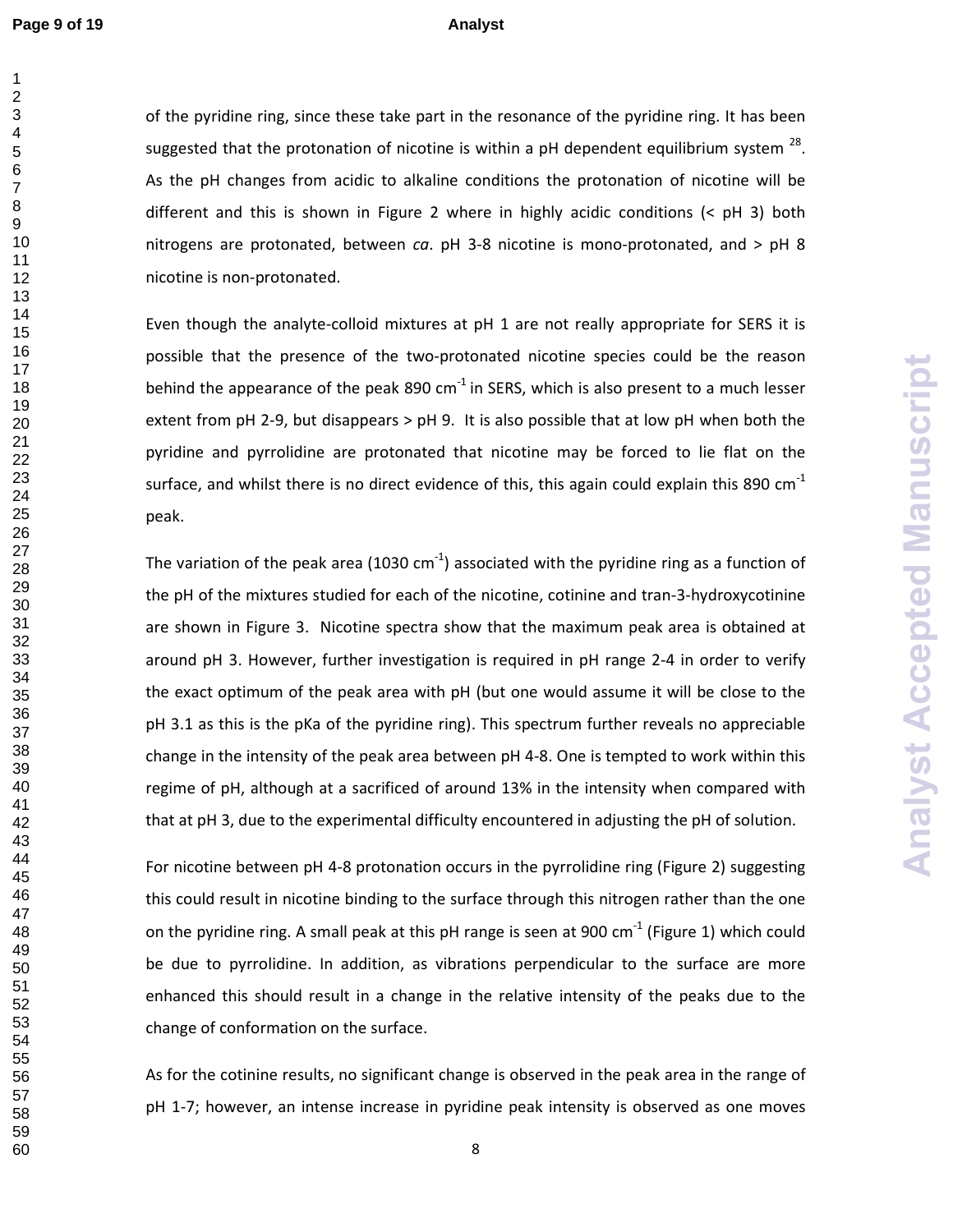from pH 8 to pH 9-10, after which a decline in the intensity is noticed as the pH increases to 12. In contrast to that of nicotine and cotinine, two distinct peak area maximum are observed at pH 3 and pH 11 in SERS of *trans*-3'-hydroxycotinine. In both cases a decline is seen with an increase of the pH after reaching the peak maximum.

The pKa for both cotinine and *trans*-3'-hydroxycotinine is 4.5, and this is again due to the nitrogen within the pyridine ring being protonated. This could explain the slight rise in the pyridine ring vibration from pH 3-5, as again the availability of a lone pair of electrons on the nitrogen atom of pyridine ring will be involved in the increased adsorption of these species on to the silver colloid surface.

Under alkaline conditions for both cotinine (pH 10) and *trans*-3'-hydroxycotinine (pH 11) there is a significant increase in the 1030 cm<sup>-1</sup> pyridine peak (Figure 3 indicated by \*); the same could also be observed for nicotine at pH 10. This is an interesting observation for which we have no current explanation; this could be due to citrate being removed from the surface of the NPs and thereby vacating the surface for absorption by the pyridinecontaining analytes. However, there is no direct evidence for this and liquid chromatography-mass spectrometry of the solution would not be possible given the excess of citric acid used in the reduction of the Ag<sup>2+</sup> to Ag (0). We do stress that as each spectrum was collected 15 times (5 repeats from 3 different preparations) this observation is real and establishes the optimum pH conditions for each of the three analytes.

From the results obtained above one can conclude that the pH of the mixture has an important impact on the intensity of the SERS response. All the analytes investigated in this study contain nitrogen which could be found in protonated or unprotonated forms under the different pH values that have been used in the study. At acid pH the protonated forms will dominate, and as the pH increase the number of protonated species will be reduced. It is known that the extent of interaction (bonding) of such molecules with the silver colloid surface is affected by the presence or absence of these protonated forms, as this will affect the availability of lone pairs of electrons onto the nitrogen atoms for adsorption of the species onto silver colloid surface which in turn impact on the intensity of Raman.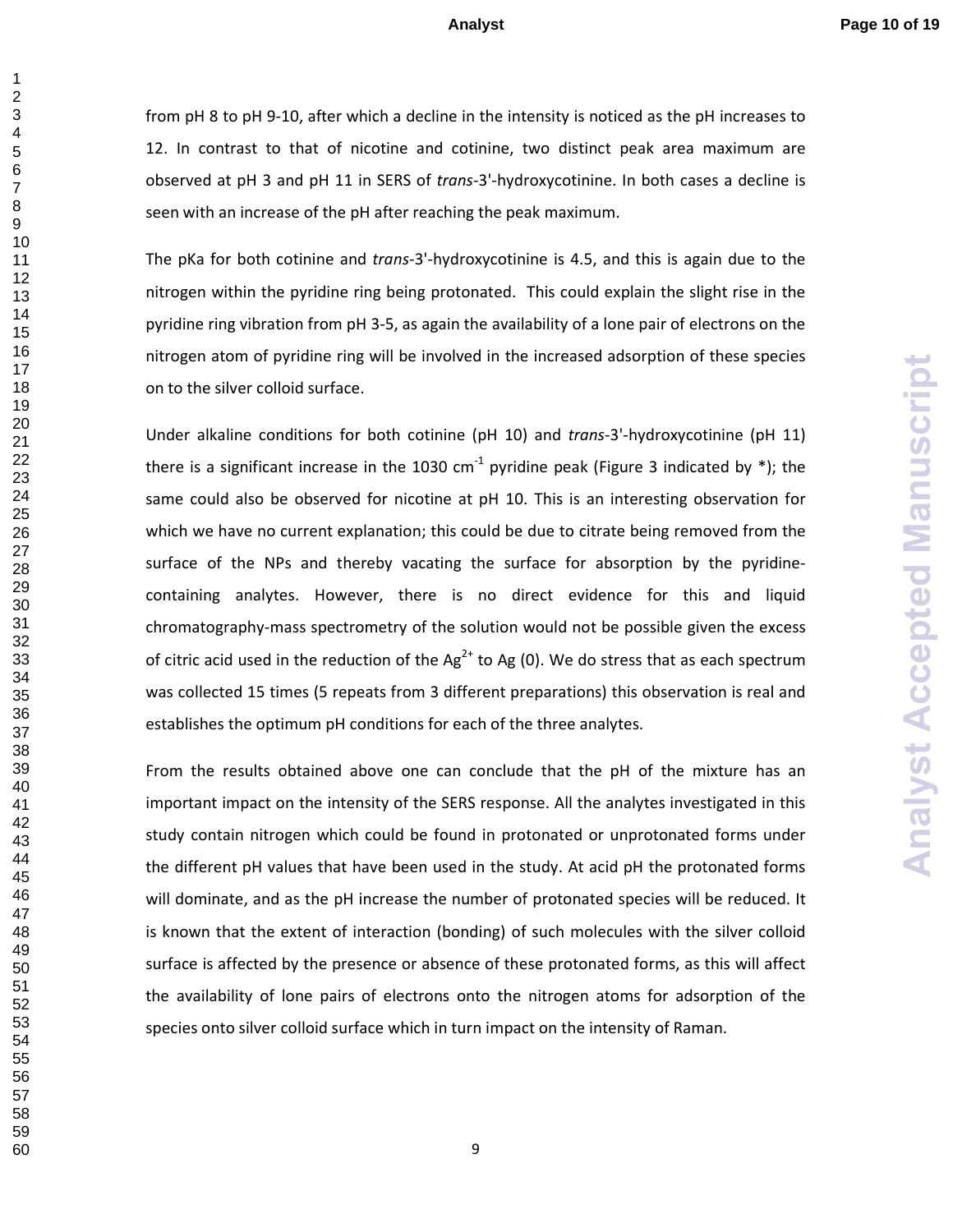### **Establishment of the linear working range for SERS**

Based on the above results three calibration curves for nicotine, cotinine and *trans*-3' hydroxycotinine were carried out using each analyte diluted from  $1.10^{-10}$  M  $- 1.10^{-4}$  M where the pH was adjust to 3, 10 and 11 for nicotine, cotinine and *trans*-3'-hydroxycotinine, respectively. This allowed the establishment of the concentration range at which the signal response for the 1030 cm<sup>-1</sup> peak area from the pyridine ring was linear with respect to the analyte concentration.

Five reading were recorded for each concentration and the average peak intensity was plotted *versus* the analyte concentrations (data not shown). The results revealed that the signal was linear for nicotine between 1.10<sup>-7</sup> M to 1.10<sup>-5</sup> M, and for both cotinine and *trans*-3'-hydroxycotinine was slightly lower from  $1.10^{-8}$  M to  $1.10^{-5}$  M.

### **Quantitative analysis in tertiary mixtures**

As detailed in the Materials and Methods section tertiary mixtures of nicotine, cotinine and *trans*-3'-hydroxycotinine were prepared three times at the three different pH (*viz*. pH 3, 10 and 11), and each sample was analysed five times. Having established that the linear SERS response range these mixtures was  $1.10^{-7}$  M -  $1.10^{-5}$  M 66 mixtures were prepared in '10%' steps (see for example as in Table S1). The total number of molecules was always  $1.10^{-5}$  M, and this was performed so that the number of molecules competing for the silver surface was always constant.

In the above optimization studies (in terms of pH and linear working range) the peak area at 1030 cm $^{-1}$ , which is associated with the pyridine ring, was only used to illustrate the overall SERS enhancement effect for nicotine, cotinine and *trans*-3'-hydroxycotinine and we stress that this single vibrational mode cannot be used to differentiate between these three different analytes. Illustrations of the SERS spectra for each of the individual analytes at the three different pH conditions are provided in Figures S1-S3 along with a mixture of all three molecules together (Figure S4). It is clear from these plots that that differentiation by eye is very difficult and that the mixture spectra change dramatically as a function of pH, and for the illustrated mixture containing 60:20:20 (nicotine : cotinine : *trans*-3'-hydroxycotinine) that pH 3 is quite featureless; other mixtures show different effects (data not shown).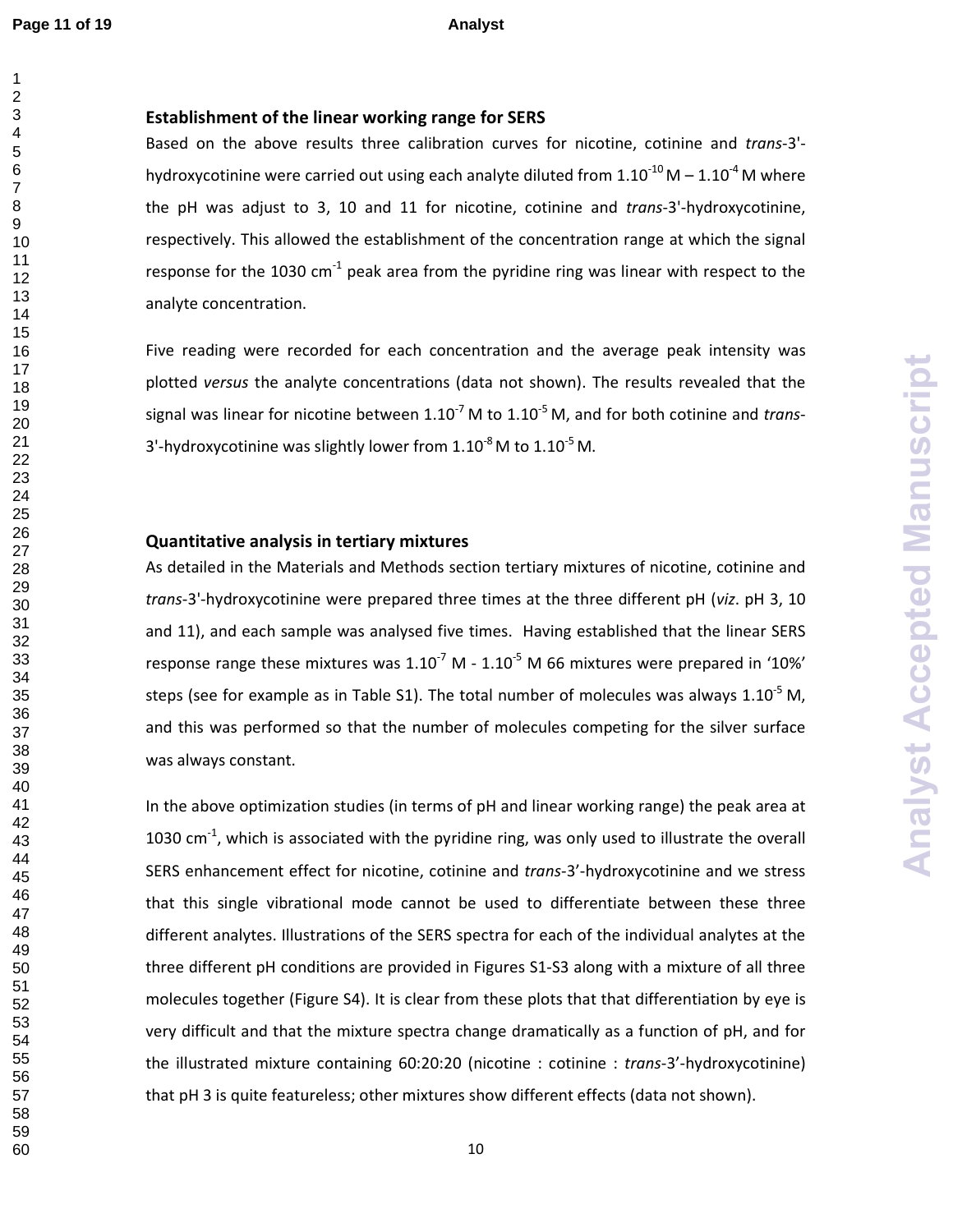Initial analyses established that PLS regression was not able to produce very good predictions of these three pyridine ring-containing molecules. This suggests that the mapping from input SERS spectra to output analyte concentration(s) was not linear, therefore we assessed non-linear mapping/regression algorithms. ANN and K-PLS were used and all models were validated using multiple testing via bootstrapping. As there were 3 analytes to be quantified at 3 different pH optima a series of 16 chemometric models were generated. These used: (i) the single SERS input with a single analyte output prediction for each pH (total = 9 models); (ii) the single SERS input with 3 analyte outputs for each pH (3 models); alternatively, all three SERS spectra were combined and used as the input with and the output was either (iii) a single analyte (3 models; Figure S5) or (iv) all 3 analytes (a single model; illustrated in Figure 4).

As an example, the results of an ANN are depicted in Figure 4 for all three SERS spectra combined with a single model using 3 output nodes. It is clear from this figure that nicotine, cotinine and *trans*-3'-hydroxycotinine are all predicted very well and follow the expected *y* = *x* line. Closer inspection suggests that nicotine is predicted with better accuracy than cotinine and *trans*-3'-hydroxycotinine and this may be expected as the relative signal strength for nicotine was higher than the other two analytes (Figure 3).

The results for both the ANNs and K-PLS are shown in Table 1 for the single output predictions and in Table S2 for when all three analytes are simultaneously predicted. As detailed in the materials and methods section all the predictions are on the test sets from the bootstrap results and these tables show the average predictions for the 1000 resamplings performed. These tables provide the  $Q^2$  which is a measure of the correlation coefficient between the expected and predicted analyte concentrations, as well as the RMSEP (root mean square error of prediction) for the test sets. Thus better models will have a  $Q^2$  close to 1 and have a low RMSEP.

It can be seen that under the optimal pH condition for each analyte there was generally very good agreement between the actual concentration and the predicted concentration of each of the three analytes. For all predictions the ANNs outperformed K-PLS. This may be due to ANNs ability to perform superior non-linear mapping from an input layer (i.e. SERS spectra) to an output layer (i.e. drug or drug metabolite level) when a single hidden layer is used. ,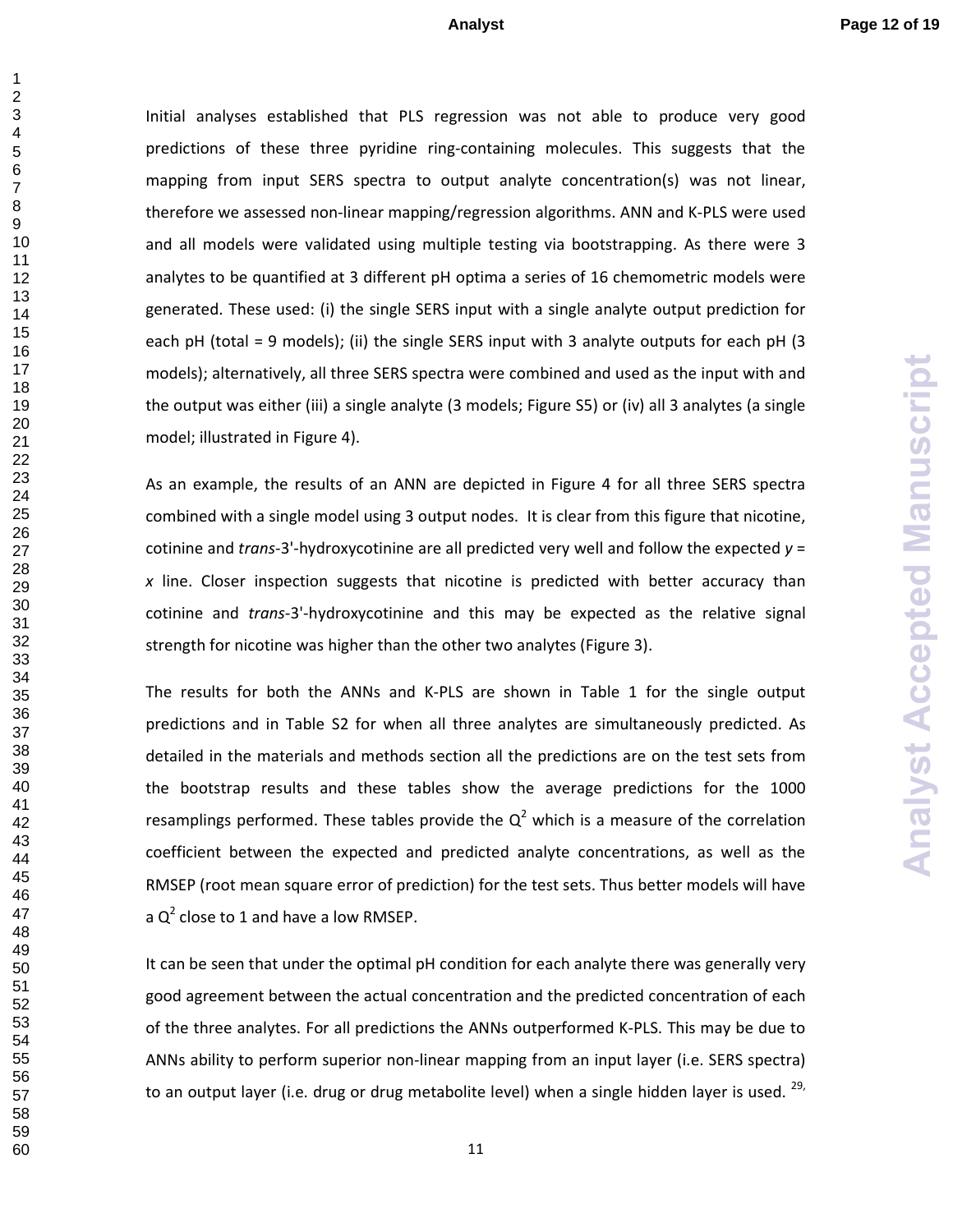In addition, for both ANNs and K-PLS the models which were calibrated to predict a single analyte (Table 1) generated better results than the corresponding models which predicted all three analytes simultaneously (Table S2).

It can be seen that the lowest error in nicotine quantification was 5.4% RMSEP ( $Q^2$  = 0.96) and this is when SERS was conducted at pH 10 and calibrated with an ANN when a single output node was employed. For cotinine and *trans*-3'-hydroxycotinine the lowest errors were also with an ANN containing a single output and were 9.0% and 8.1% respectively ( $Q^2$ ) = 0.89 and 0.91); in both instances the SERS spectra from all three pH conditions were combined and used for modelling. The nicotine RMSEP for the same combined SERS input (i.e., the 3072-20-1 ANN) was 6.6% ( $Q^2 = 0.95$ ) and perhaps this model was a good compromise for the prediction of all three analytes. Moreover, it is clear from Table 2 that a good compromise for good overall predictions using ANNs for modelling for nicotine, cotinine and *trans*-3'-hydroxycotinine are when SERS spectra were collected at pH 10; a finding that is also seen for K-PLS (Table S2).

In conclusion, we have developed colloid-based SERS for the analysis of three analytes in tertiary mixtures without recourse to prior chromatographic separation. Raman spectra were obtained using a portable Raman probe (DeltaNu instrumentation) and this illustrates that this approach could be deployed remotely. When the data generated were analysed with ANNs this allowed for the simultaneous quantification of the drug nicotine and its major drug metabolites cotinine and *trans*-3'-hydroxycotinine. Future studies will be conducted to extend this to testing from complex biological matrices, including blood and urine, where we expect that we shall have to use selective solvent extraction to recover these pyridine-based chemical species.

### Acknowledgements

OA thanks forensic and toxicology centre and ministry of health in Saudi Arabia for funding. YX thanks Cancer Research UK for funding and RG is indebted to UK BBSRC for financial support.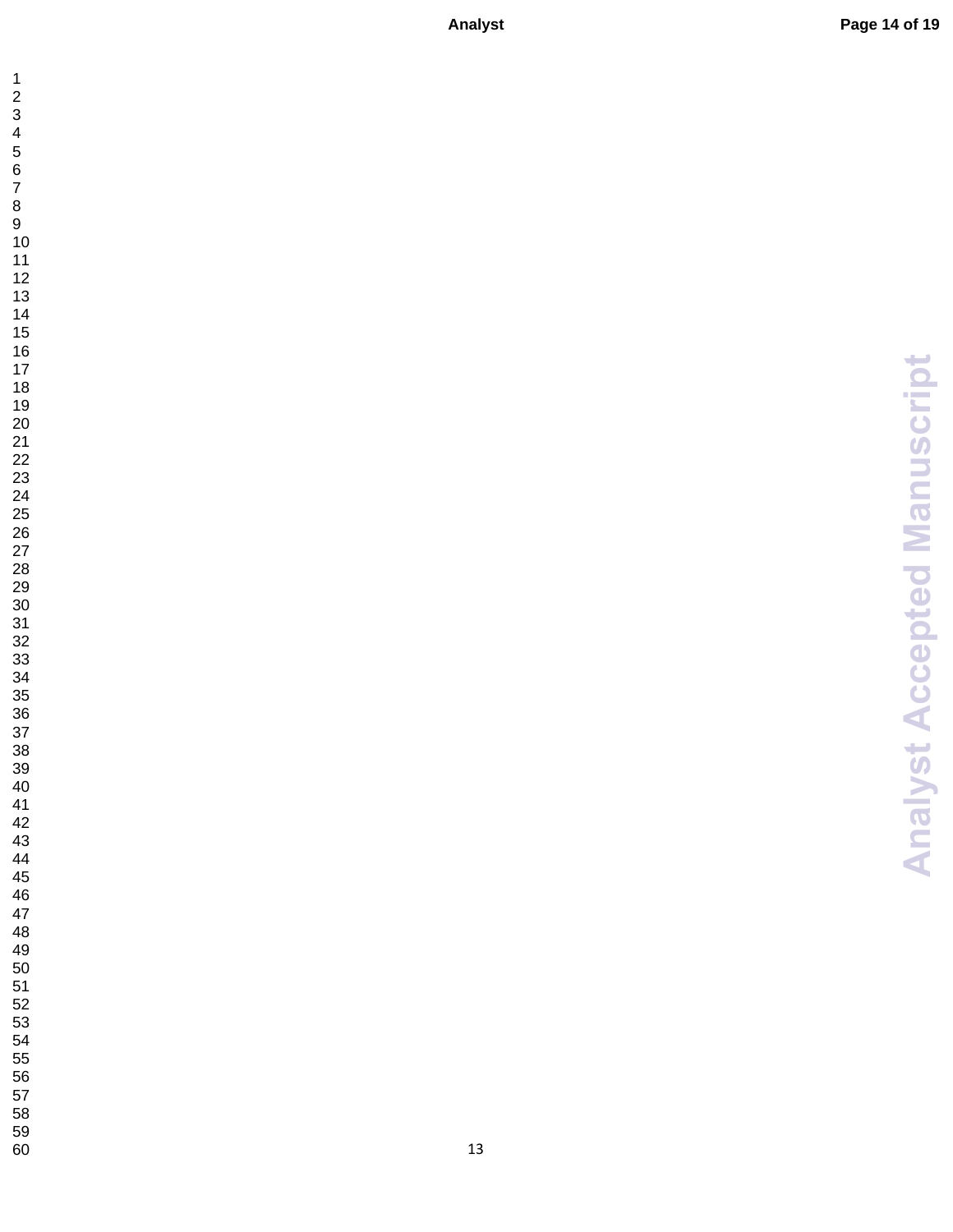# **References**  1. D. I. Ellis, D. P. Cowcher, L. Ashton, S. O'Hagan and R. Goodacre, *Analyst*, 2013, **138**, 3871- 3884.

- 2. M. J. West and M. J. Went, *Drug Test. Anal.*, 2010, **3**, 532-538.
- 3. S. E. J. Bell, D. T. Burns, A. C. Dennis, L. J. Matchett and J. S. Speers, *Analyst*, 2000, **125**, 1811- 1815.
- 4. A. G. Ryder, G. M. O'Connor and G. Thomas J, *J. Raman Spectrosc.*, 2000.
- 5. N. Milhazes, F. Borges, R. Calheiros and M. P. M. Marques, *Analyst*, 2004, **129**, 1106-1117.
- 6. M. Fleischmann, P. J. Hendra and A. J. McQuillan, *Chem. Physics Letters*, 1974, **26**, 163-166.
- 7. D. L. Jeanmaire and R. P. Van Duyne, *J. Electroanal. Chem. Interfacial Electrochem.*, 1977, **84**, 1-20.
- 8. M. Moskovits, *Rev. Mod. Phys.*, 1985, **57**, 783.
- 9. S. Nie and S. R. Emory, *science*, 1997, **275**, 1102-1106.
- 10. W. E. Smith, *Chem. Soc. Rev.*, 2008, **37**, 955-964.
- 11. S. E. J. Bell and N. M. S. Sirimuthu, *J. Am. Chem. Soc.*, 2006, **128**, 15580-15581.
- 12. D. P. Cowcher, Y. Xu and R. Goodacre, *Analytical Chemistry*, 2013, **85**, 3297-3302.
- 13. R. M. Jarvis and R. Goodacre, *Anal. Chem.*, 2004, **76**, 40-47.
- 14. R. M. Jarvis and R. Goodacre, *Chem. Soc. Rev.*, 2008, **37**, 931-936.
- 15. W. Cheung, I. T. Shadi, Y. Xu and R. Goodacre, *The Journal of Physical Chemistry* , 2010, **114**, 7285-7290.
- 16. C. Levene, E. Correa, E. W. Blanch and R. Goodacre, *Anal. Chem.*, 2012, **84**, 7899-7905.
- 17. S. Mabbott, A. Eckmann, C. Casiraghi and R. Goodacre, *Analyst*, 2013, **138**, 118-122.
- 18. S. Mabbott, E. Correa, D. P. Cowcher, J. W. Allwood and R. Goodacre, *Anal. Chem.*, 2013, **85**, 923-931.
- 19. E. J. Cone, M. Hillsgrove and W. D. Darwin, *Clin. Chem.*, 1994, **40**, 1299-1305.
- 20. J. Hukkanen, P. Jacob and N. L. Benowitz, *Pharmacol. Rev.*, 2005, **57**, 79-115.
- 21. K. Faulds, R. Jarvis, W. E. Smith, D. Graham and R. Goodacre, *Analyst*, 2008, **133**, 1505-1512.
- 22. K. Faulds, F. McKenzie, W. E. Smith and D. Graham, *Angew. Chem., Int. Ed. Engl.*, 2007, **46**, 1829-1831.
- 23. K. Gracie, E. Correa, S. Mabbott, J. A. Dougan, D. Graham, R. Goodacre and K. Faulds, *Chem. Sci.*, 2014, **5**, 1030-1040.
- 24. P. C. Lee and D. Meisel, *J. Phys. Chem.*, 1982, **86**, 3391-3395.
- 25. I. Shadi, W. Cheung and R. Goodacre, *Anal. Bioanal. Chem.*, 2009, **394**, 1833-1838.
- 26. S. E. J. Bell and N. M. S. Sirimuthu, *Analyst*, 2004, **129**, 1032-1036.
- 27. L. A. Ciolino, J. A. Turner, H. A. McCauley, A. W. Smallwood and T. Y. Yi, *J. Chromatogr. A*, 1999, **852**, 451-463.
- 28. J. F. Pankow, *Chem. Res. Toxicol.*, 2001, **14**, 1465-1481.
- 29. K. Hornik, M. Stinchcombe and H. White, *Neural Networks*, 1989, **2**, 359-366.
- 30. K. Hornik, M. Stinchcombe and H. White, *Neural Networks*, 1990, **3**, 551-560.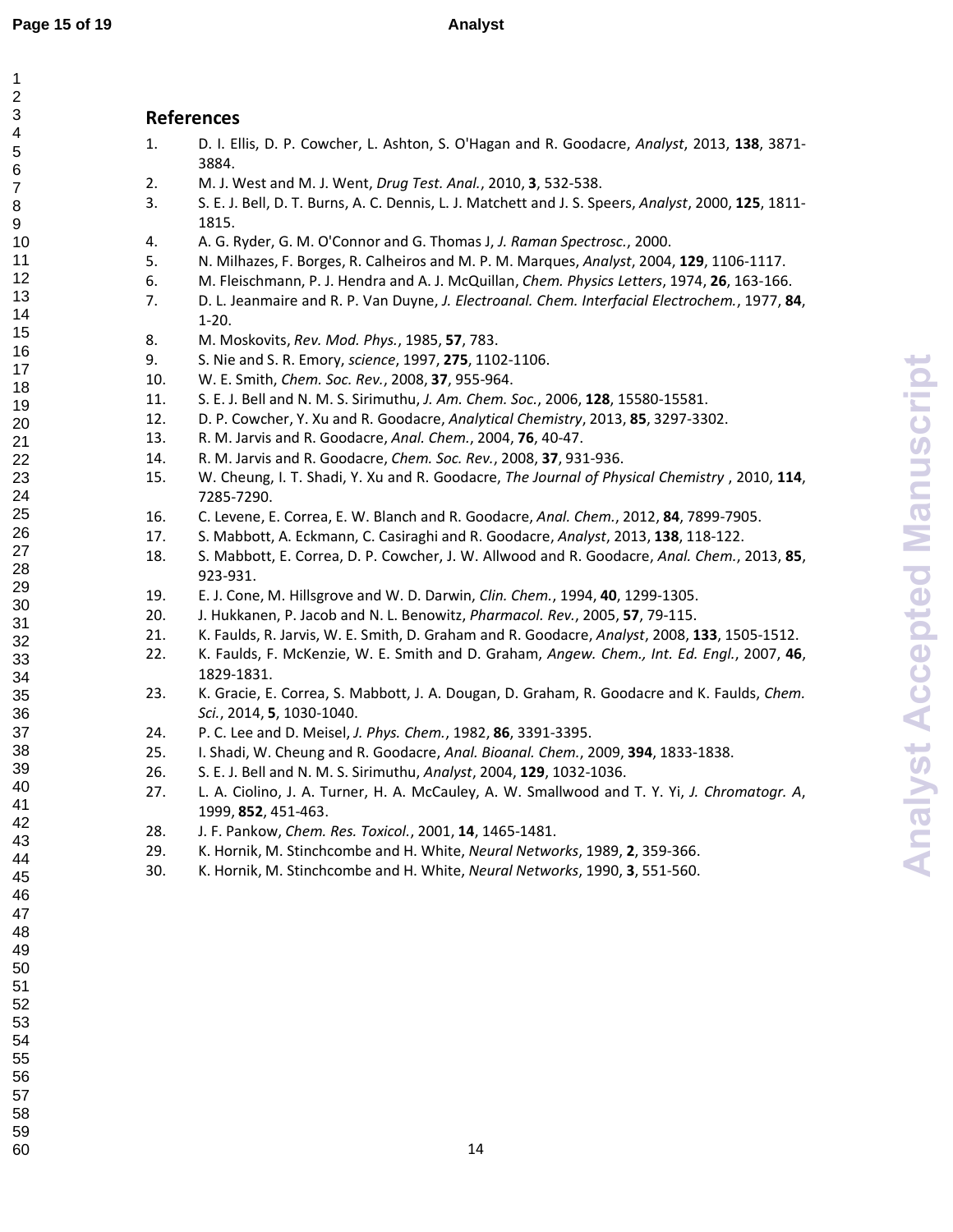

Figure 1. SERS spectra from pH profiling experiments for nicotine (2.10<sup>-3</sup> M). The pH was adjusted prior to SERS acquisition from 1-12 in  $\degree$ 1 (+/-0.1) pH unit steps using acetic acid and NaOH. Spectra were collected for 30 s using 633 nm excitation, with ~3 mW on the sample. Average spectra are displayed from 15 independent collections. Arrows indicate the 890  $cm^{-1}$  vibration and the pyridine ring vibration at 1030 cm<sup>-1</sup>. The colour scale bar represents the pH of the conditions used for SERS and these colours the lines used to represent the different spectra

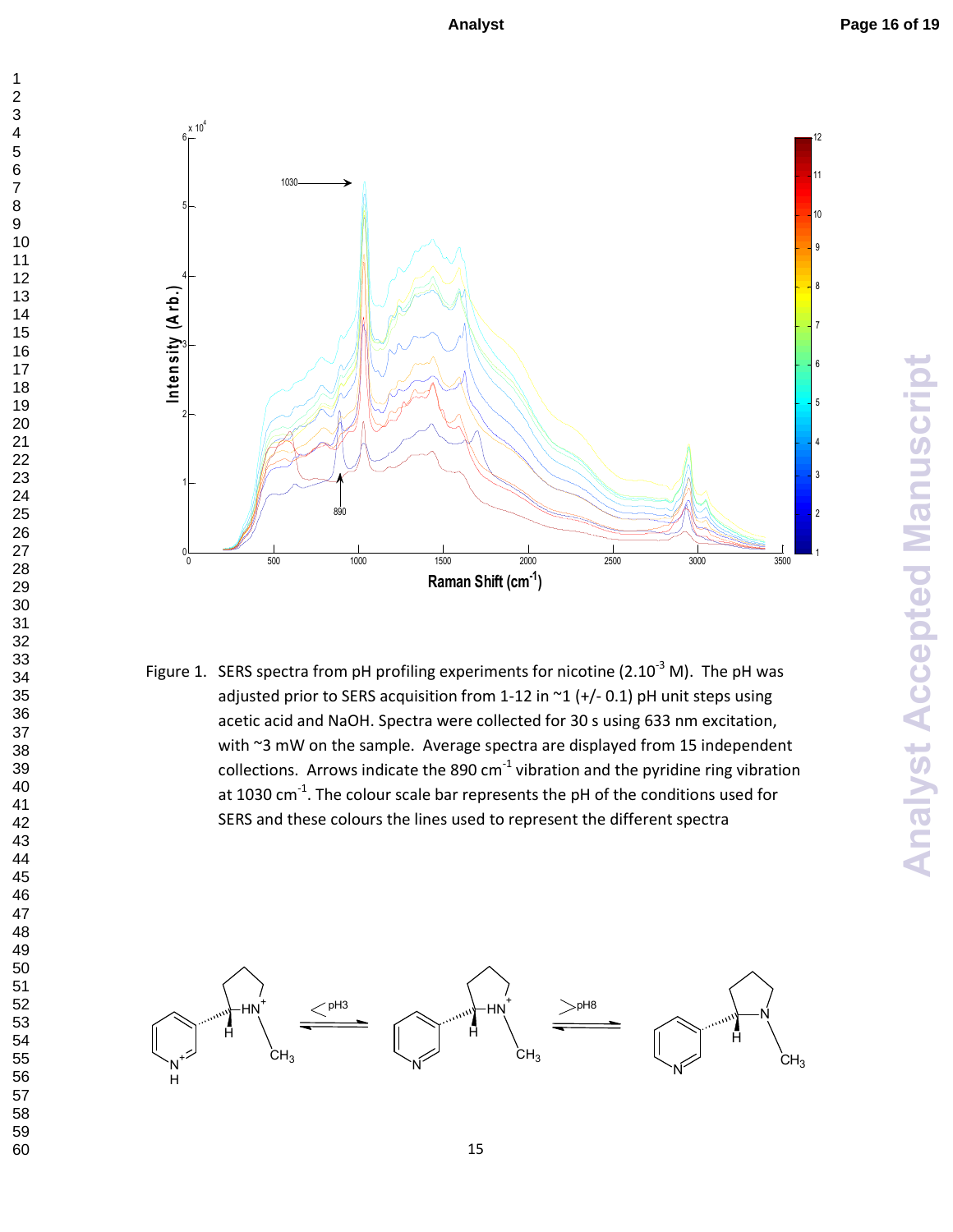



Figure 3. pH profiling results from the 3 analytes under investigation. The peak area averages at 1030 cm<sup>-1</sup> were calculated from the 15 replicate spectra at each pH for each of the analytes. The asterisks show the point where the optima signals for nicotine, cotinine and *trans*-3'-hydroxycotinine occurs and these were used for future investigations. Structures for the analytes are shown and these are generated from ChemSpider (www.chemspider.com).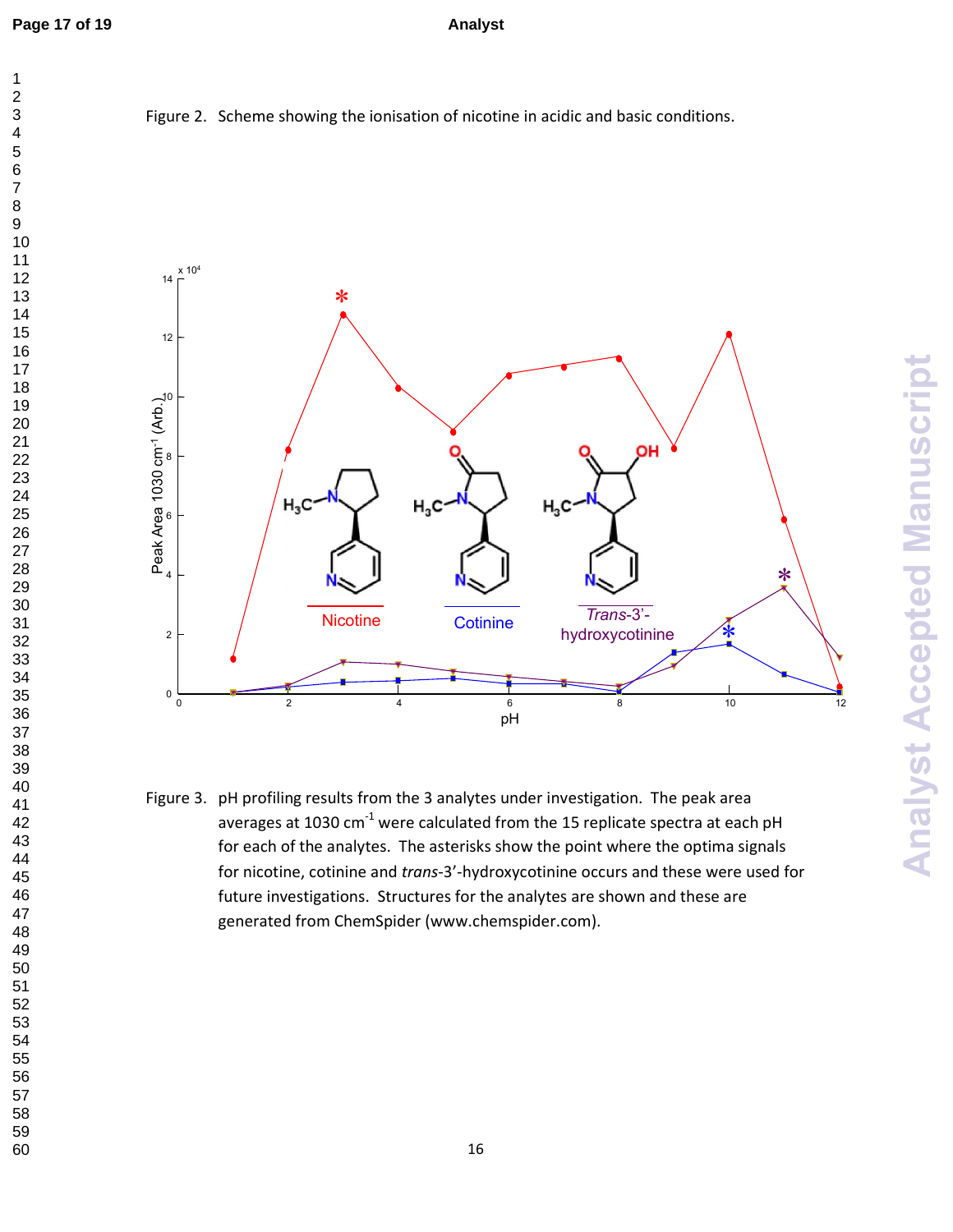

Figure 4. Cartoon of the artificial neural network (ANN) architecture used which comprised 3072 (3×1024) inputs 20 nodes in the hidden layer and 3 output nodes, with the ANN predictions trained with the input SERS data from mixtures of nicotine, cotinine and *trans*-3'-hydroxycotinine at all three pH conditions. Points show the averages of the test data only with standard deviation error bars.